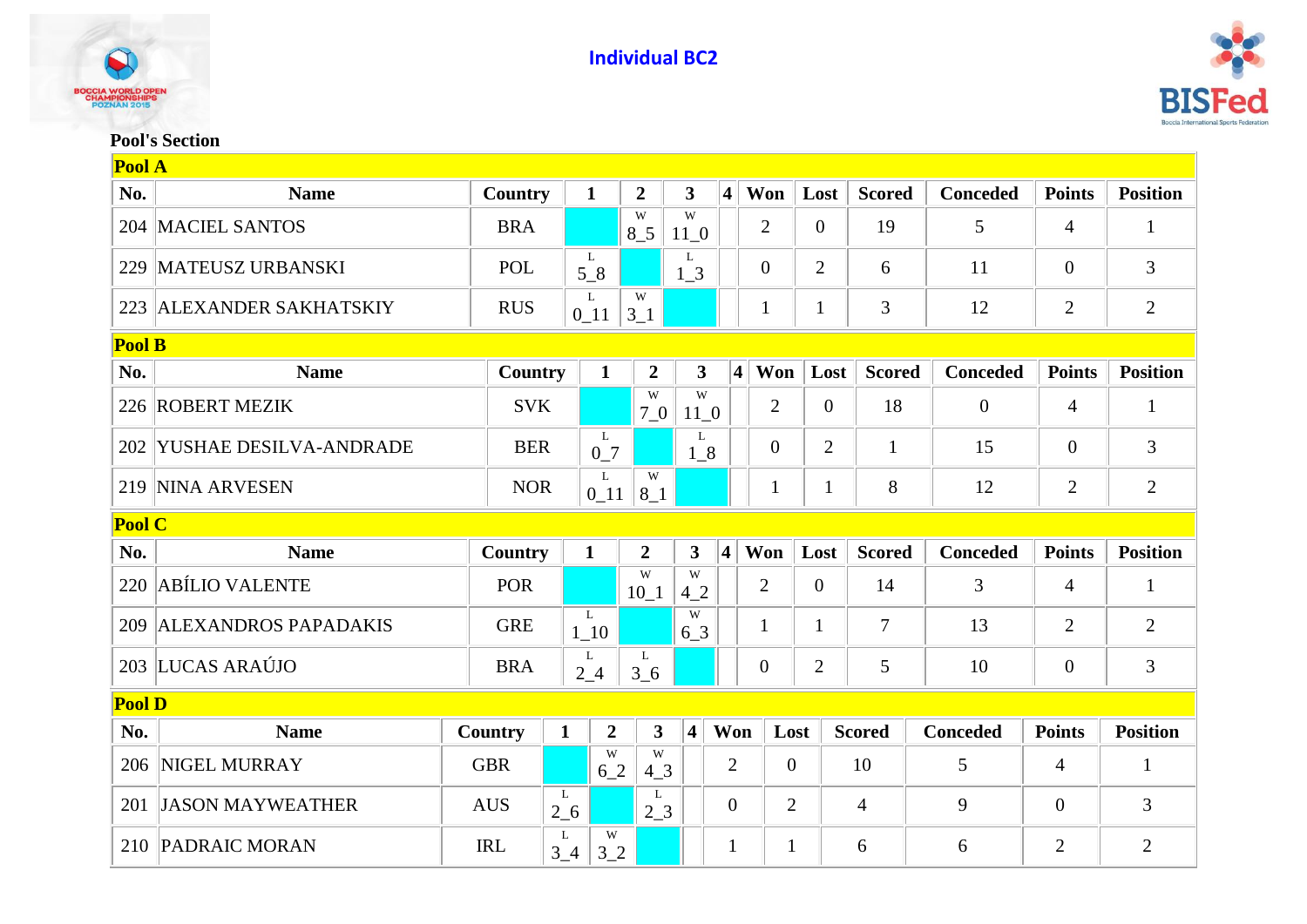



| <b>Pool E</b> |                          |                |                       |                       |                  |                              |                         |                         |                  |                  |                |                 |                |                 |
|---------------|--------------------------|----------------|-----------------------|-----------------------|------------------|------------------------------|-------------------------|-------------------------|------------------|------------------|----------------|-----------------|----------------|-----------------|
| No.           | <b>Name</b>              | Country        |                       | $\mathbf{1}$          | $\overline{2}$   | $\overline{\mathbf{3}}$      | $\overline{\mathbf{4}}$ |                         | Won              | Lost             | <b>Scored</b>  | <b>Conceded</b> | <b>Points</b>  | <b>Position</b> |
| 227           | MANUEL A.M. PÉREZ        | <b>ESP</b>     |                       |                       | L<br>$2_{-}3$    | W<br>9 <sub>0</sub>          |                         |                         | $\mathbf{1}$     | $\mathbf{1}$     | 11             | 3               | $\overline{2}$ | $\overline{2}$  |
| 208           | <b>MARTIN DAVIS</b>      | <b>GBR</b>     |                       | W<br>32               |                  | W<br>$4-1$                   |                         |                         | $\overline{2}$   | $\overline{0}$   | $\overline{7}$ | 3               | $\overline{4}$ | $\mathbf{1}$    |
| 231           | <b>MARTA WESOLEK</b>     | POL            |                       | $\mathbf{L}$<br>$0_9$ | L<br>$1_4$       |                              |                         |                         | $\boldsymbol{0}$ | $\overline{2}$   | $\mathbf{1}$   | 13              | $\overline{0}$ | 3               |
| <b>Pool F</b> |                          |                |                       |                       |                  |                              |                         |                         |                  |                  |                |                 |                |                 |
| No.           | <b>Name</b>              | Country        |                       | $\mathbf{1}$          | $\overline{2}$   |                              | $\mathbf{3}$            | $\overline{\mathbf{4}}$ | Won              | Lost             | <b>Scored</b>  | <b>Conceded</b> | <b>Points</b>  | <b>Position</b> |
| 222           | <b>FERNANDO FERREIRA</b> | <b>POR</b>     |                       |                       | L<br>$4_{10}$    |                              | W<br>$8-1$              |                         | $\mathbf{1}$     | $\mathbf{1}$     | 12             | 11              | $\overline{2}$ | $\mathbf{2}$    |
| 213           | <b>TAKAYUKI HIROSE</b>   | <b>JPN</b>     |                       | W<br>$10_4$           |                  |                              | W<br>82                 |                         | $\overline{2}$   | $\overline{0}$   | 18             | 6               | $\overline{4}$ | $\mathbf{1}$    |
| 211           | <b>DYLAN NELSON</b>      | <b>IRL</b>     |                       | L<br>$1_{8}$          | L<br>28          |                              |                         |                         | $\overline{0}$   | $\overline{2}$   | 3              | 16              | $\overline{0}$ | 3               |
| <b>Pool G</b> |                          |                |                       |                       |                  |                              |                         |                         |                  |                  |                |                 |                |                 |
| No.           | <b>Name</b>              | <b>Country</b> | $\mathbf{1}$          |                       | $\overline{2}$   | 3<br>$\overline{\mathbf{4}}$ |                         | Won                     |                  | Lost             | <b>Scored</b>  | <b>Conceded</b> | <b>Points</b>  | <b>Position</b> |
| 212           | NADAV LEVI               | <b>ISR</b>     |                       | W<br>$4-3$            |                  | W<br>8 <sub>0</sub>          |                         | $\overline{2}$          |                  | $\overline{0}$   | 12             | 3               | $\overline{4}$ | $\mathbf{1}$    |
| 216           | <b>BERND MEINTS</b>      | <b>NED</b>     | L<br>3 <sub>1</sub> 4 |                       |                  | W<br>6 <sub>2</sub> 5        |                         | $\mathbf{1}$            |                  | $\mathbf{1}$     | 9              | 9               | $\overline{2}$ | $\overline{2}$  |
| 234           | <b>CHRISTOPH VOIT</b>    | <b>GER</b>     | L<br>$0_8$            | L<br>$5-6$            |                  |                              |                         | $\overline{0}$          |                  | $\overline{2}$   | 5              | 14              | $\overline{0}$ | 3               |
| Pool H        |                          |                |                       |                       |                  |                              |                         |                         |                  |                  |                |                 |                |                 |
| No.           | <b>Name</b>              | Country        |                       | $\mathbf{1}$          | $\boldsymbol{2}$ | $\mathbf{3}$                 | $\overline{\mathbf{4}}$ | Won                     |                  | Lost             | <b>Scored</b>  | <b>Conceded</b> | <b>Points</b>  | <b>Position</b> |
| 217           | <b>JUDITH BULTHUIS</b>   | <b>NED</b>     |                       |                       | L<br>$1\_6$      | W<br>$8-1$                   |                         | $\mathbf{1}$            |                  | $\mathbf{1}$     | 9              | $\overline{7}$  | $\overline{2}$ | $\overline{2}$  |
| 205           | <b>FRANTISEK SERBUS</b>  | <b>CZE</b>     |                       | W<br>$6-1$            |                  | W<br>$7_{-1}$                |                         | $\overline{2}$          |                  | $\boldsymbol{0}$ | 13             | $\overline{2}$  | $\overline{4}$ | $\mathbf{1}$    |
| 235           | <b>IVAN BAKAIDOV</b>     | <b>RUS</b>     |                       | L<br>$1_{8}$          | L<br>$1-7$       |                              |                         | $\overline{0}$          |                  | $\overline{2}$   | $\overline{2}$ | 15              | $\overline{0}$ | 3               |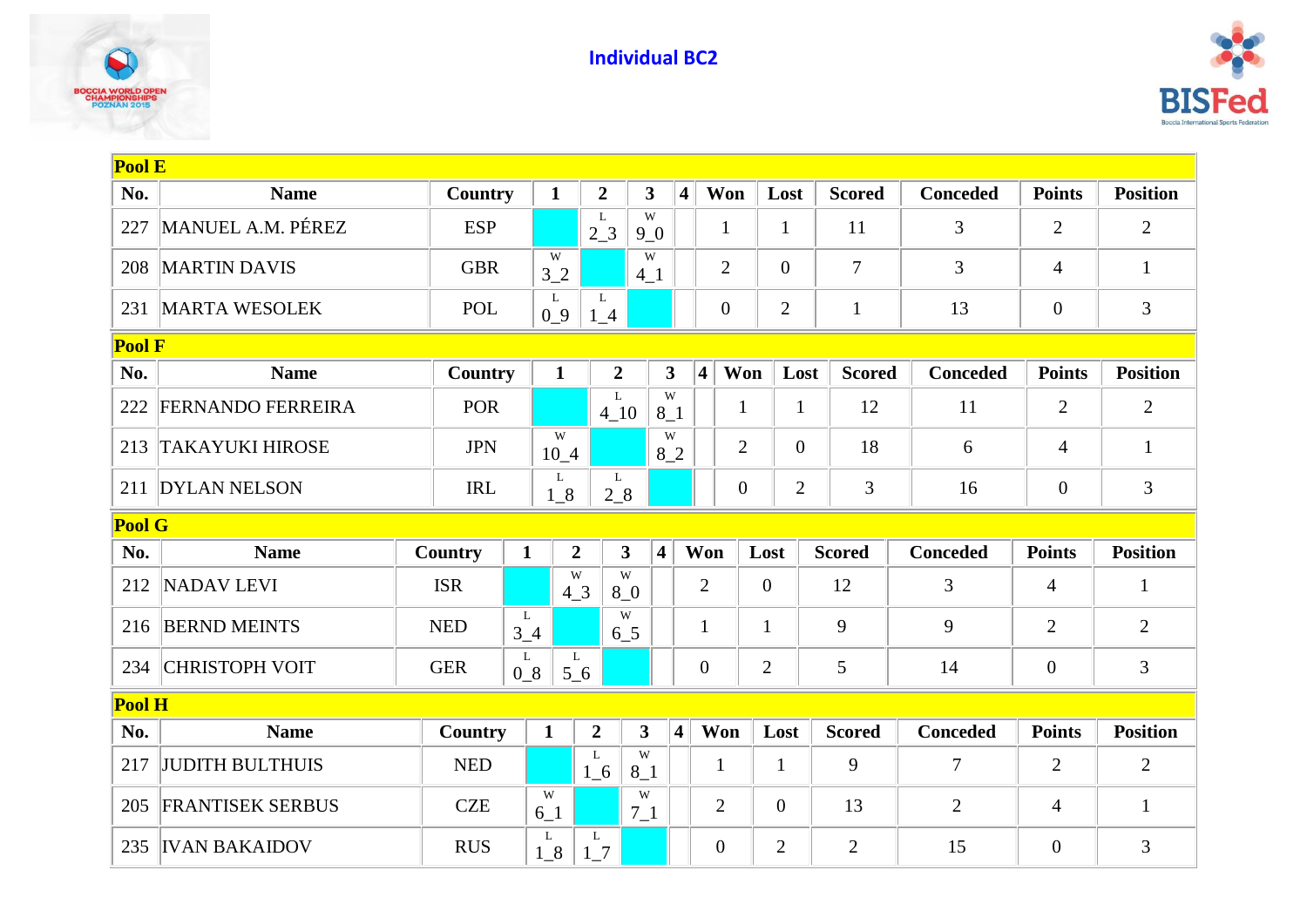



| Pool I |                           |                |               |                  |                   |                         |                         |                  |                |                |                 |                  |                 |
|--------|---------------------------|----------------|---------------|------------------|-------------------|-------------------------|-------------------------|------------------|----------------|----------------|-----------------|------------------|-----------------|
| No.    | <b>Name</b>               | <b>Country</b> |               | $\mathbf{1}$     | $\overline{2}$    | $\overline{\mathbf{3}}$ | $\overline{\mathbf{4}}$ | Won              | Lost           | <b>Scored</b>  | <b>Conceded</b> | <b>Points</b>    | <b>Position</b> |
| 221    | <b>CRISTINA GONÇALVES</b> | <b>POR</b>     |               |                  | W<br>$10_3$       | W<br>$7_{-1}$           |                         | $\overline{2}$   | $\overline{0}$ | 17             | $\overline{4}$  | 4                | $\mathbf{1}$    |
| 207    | <b>JOSHUA ROWE</b>        | <b>GBR</b>     |               | L<br>$3 - 10$    |                   | W<br>$5-4$              |                         | 1                | 1              | 8              | 14              | $\overline{2}$   | $\overline{2}$  |
| 224    | <b>DMITRY KOZMIN</b>      | <b>RUS</b>     |               | L<br>$1-7$       | L<br>$4\_5$       |                         |                         | $\boldsymbol{0}$ | $\overline{2}$ | 5              | 12              | $\theta$         | 3               |
|        | Pool J                    |                |               |                  |                   |                         |                         |                  |                |                |                 |                  |                 |
| No.    | <b>Name</b>               | Country        |               | $\mathbf{1}$     | $\overline{2}$    | $\overline{\mathbf{3}}$ | $\vert$                 | Won              | Lost           | <b>Scored</b>  | <b>Conceded</b> | <b>Points</b>    | <b>Position</b> |
| 214    | HIDETAKA SUGIMURA         | <b>JPN</b>     |               |                  | W<br>$5-3$        | W<br>$10_0$             |                         | $\overline{2}$   | $\overline{0}$ | 15             | 3               | $\overline{4}$   | $\mathbf{1}$    |
| 225    | <b>TOMAS KRAL</b>         | <b>SVK</b>     |               | L<br>$3_{-}5$    |                   | W<br>$6_1$              |                         | $\mathbf{1}$     | $\mathbf{1}$   | 9              | 6               | $\overline{2}$   | $\overline{2}$  |
| 233    | NATALIE FINKST            | <b>SLO</b>     |               | L<br>$0_{10}$    | L<br>$1\_6$       |                         |                         | $\overline{0}$   | $\mathbf{2}$   | $\mathbf{1}$   | 16              | $\boldsymbol{0}$ | 3               |
| Pool K |                           |                |               |                  |                   |                         |                         |                  |                |                |                 |                  |                 |
| No.    | <b>Name</b>               | Country        | $\mathbf{1}$  | $\boldsymbol{2}$ | $\mathbf{3}$      | $\overline{\mathbf{4}}$ |                         | Won              | Lost           | <b>Scored</b>  | <b>Conceded</b> | <b>Points</b>    | <b>Position</b> |
| 228    | PEDRO C. MARTIN           | <b>ESP</b>     |               | W<br>82          | W<br>$5^{\{-2\}}$ | W<br>$4\_1$             |                         | $\overline{3}$   | $\overline{0}$ | 17             | 5               | 6                | $\mathbf{1}$    |
| 215    | <b>JESUS D.O. OSORIO</b>  | <b>MEX</b>     | L<br>$2_{-}8$ |                  | W<br>82           | W<br>8 <sub>0</sub>     |                         | $\overline{2}$   | $\mathbf{1}$   | 18             | 10              | $\overline{4}$   | $\mathfrak{2}$  |
| 218    | <b>ROAR FEMTEGJELD</b>    | <b>NOR</b>     | L<br>$2\_5$   | L<br>$2 - 8$     |                   | W<br>3 <sub>3</sub>     |                         | $\mathbf{1}$     | $\overline{2}$ | $\overline{7}$ | 16              | $\overline{2}$   | 3               |
| 230    | <b>PATRYK SZUBA</b>       | <b>POL</b>     | L<br>$1_4$    | L<br>$0_8$       | L<br>$3_{-}3$     |                         |                         | $\overline{0}$   | 3              | 4              | 15              | $\overline{0}$   | $\overline{4}$  |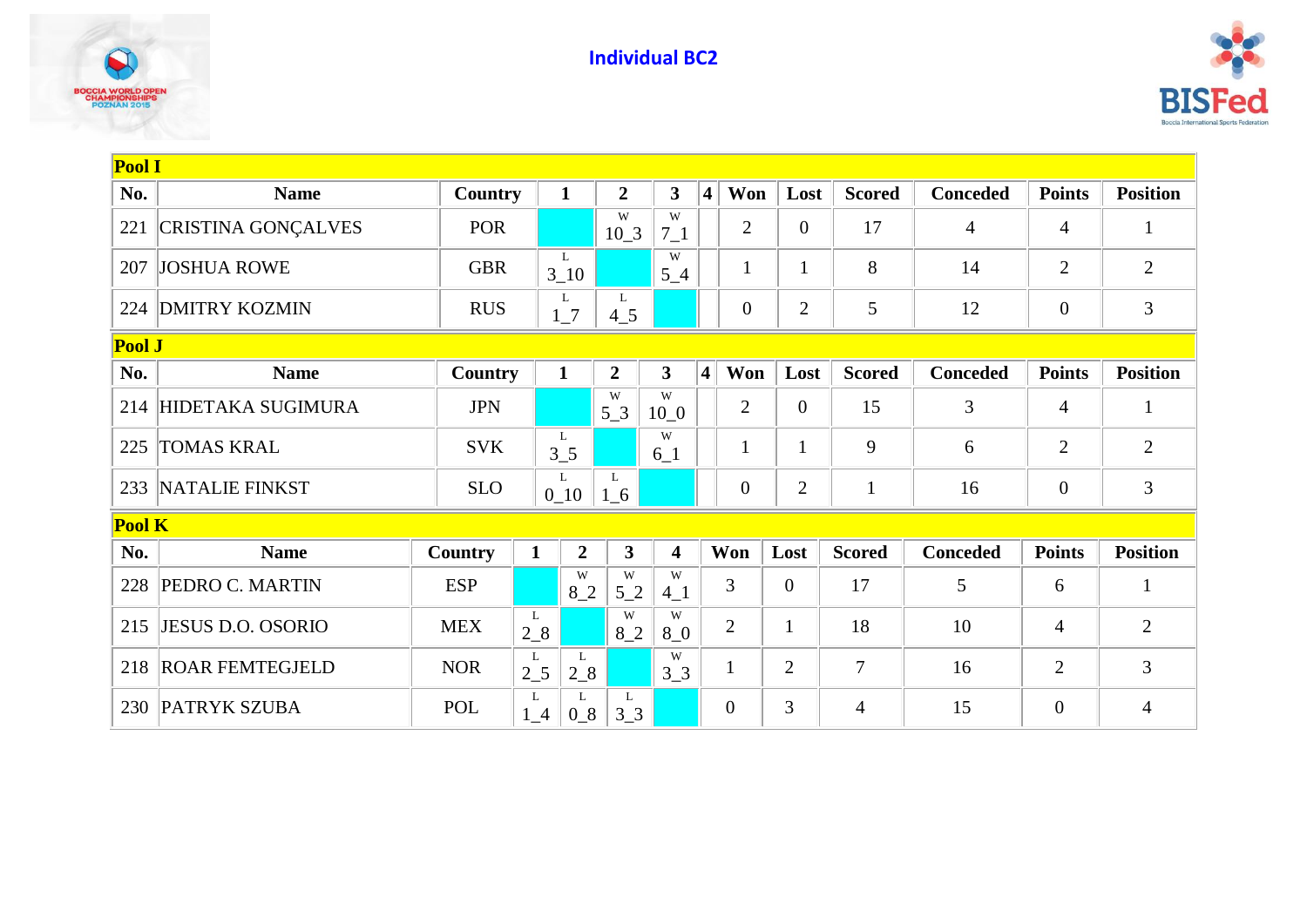**Individual BC2**





| <b>Pool K</b> |                                                           |            |          |         |                     |   |                |                |               |                 |                |                 |
|---------------|-----------------------------------------------------------|------------|----------|---------|---------------------|---|----------------|----------------|---------------|-----------------|----------------|-----------------|
| No.           | <b>Name</b>                                               | Country    |          | 2       |                     | 4 | Won            | Lost           | <b>Scored</b> | <b>Conceded</b> | <b>Points</b>  | <b>Position</b> |
| 228           | <b>PEDRO C. MARTIN</b>                                    | <b>ESP</b> |          | W<br>82 | W<br>5 <sub>2</sub> |   | $\overline{2}$ | $\overline{0}$ | 13            | 4               | $\overline{4}$ |                 |
| 215           | <b>JESUS D.O. OSORIO</b>                                  | <b>MEX</b> | ┶<br>28  |         | W<br>8 2            |   |                |                | 10            | 10              | $\overline{2}$ |                 |
| 218           | <b>ROAR FEMTEGJELD</b>                                    | <b>NOR</b> | ┺<br>2 5 | 2 8     |                     |   | $\overline{0}$ | 2              | 4             | 13              | 0              |                 |
|               | Criteria 1.2.2 from BISFed Competition Manual was applied |            |          |         |                     |   |                |                |               |                 |                |                 |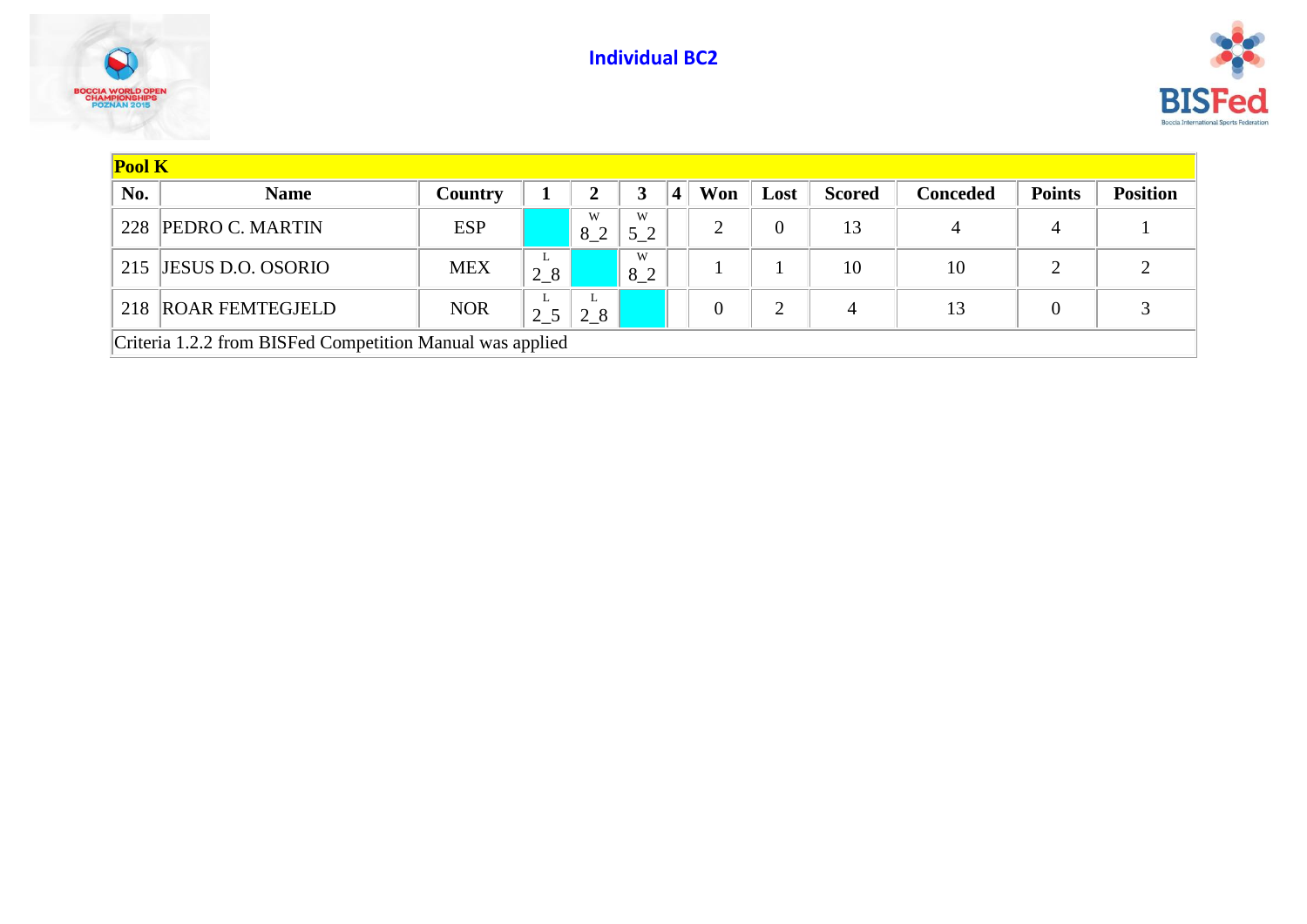| <b>BOCCIA WORLD OPEN</b><br><b>DZNAN 201</b>                                         |                                        |                                      |                                      |                                    |
|--------------------------------------------------------------------------------------|----------------------------------------|--------------------------------------|--------------------------------------|------------------------------------|
| <b>Elimination Round's Section</b><br>$1/8$ Final<br>204 - MACIEL SANTOS - BRA :7(W) | $1/4$ Final                            | $1/2$ Final                          | $3^{\circ}/4^{\circ}$                | <b>FINAL</b>                       |
| 215 - JESUS D.O. OSORIO - MEX :0(L)                                                  | 204 - MACIEL SANTOS - BRA<br>:7(W)     |                                      |                                      |                                    |
| 205 - FRANTISEK SERBUS - CZE :4(W)                                                   | 205 - FRANTISEK SERBUS - CZE<br>:1(L)  | 204 - MACIEL SANTOS - BRA<br>:5(W)   |                                      |                                    |
| 221 - CRISTINA GONÇALVES - POR :1(L)                                                 |                                        |                                      |                                      | 204 - MACIEL SANTOS - BRA<br>:7(W) |
| 206 - NIGEL MURRAY - GBR :3(L)                                                       |                                        |                                      |                                      |                                    |
| 225 - TOMAS KRAL - SVK :4(W)                                                         | 225 - TOMAS KRAL - SVK :0(L)           | 208 - MARTIN DAVIS - GBR<br>:1(L)    | 208 - MARTIN DAVIS - GBR :0(L)       |                                    |
| 208 - MARTIN DAVIS - GBR :5(W)<br>222 - FERNANDO FERREIRA - POR :3(L)                | 208 - MARTIN DAVIS - GBR :6(W)         |                                      |                                      |                                    |
|                                                                                      |                                        |                                      |                                      |                                    |
| 226 - ROBERT MEZIK - SVK : 2(L)                                                      |                                        |                                      |                                      |                                    |
| 227 - MANUEL A.M. PÉREZ - ESP :4(W)                                                  | 227 - MANUEL A.M. PÉREZ - ESP<br>:2(L) |                                      |                                      |                                    |
| 212 - NADAV LEVI - ISR :5(W)                                                         | 212 - NADAV LEVI - ISR :4(W)           | 212 - NADAV LEVI - ISR :5(W)         | 213 - TAKAYUKI HIROSE - JPN<br>:5(W) |                                    |
| 214 - HIDETAKA SUGIMURA - JPN :2(L)                                                  |                                        |                                      |                                      |                                    |
| 220 - ABÍLIO VALENTE - POR :4(W)                                                     |                                        |                                      |                                      | 212 - NADAV LEVI - ISR : 0(L)      |
| 217 - JUDITH BULTHUIS - NED :2(L)                                                    | 220 - ABÍLIO VALENTE - POR<br>:2(L)    | 213 - TAKAYUKI HIROSE - JPN<br>:3(L) |                                      |                                    |
|                                                                                      | 213 - TAKAYUKI HIROSE - JPN            |                                      |                                      |                                    |
| 213 - TAKAYUKI HIROSE - JPN :5(W)                                                    | :4(W)                                  |                                      |                                      |                                    |
| 228 - PEDRO C. MARTIN - ESP :1(L)                                                    |                                        |                                      |                                      |                                    |

**Individual BC2**



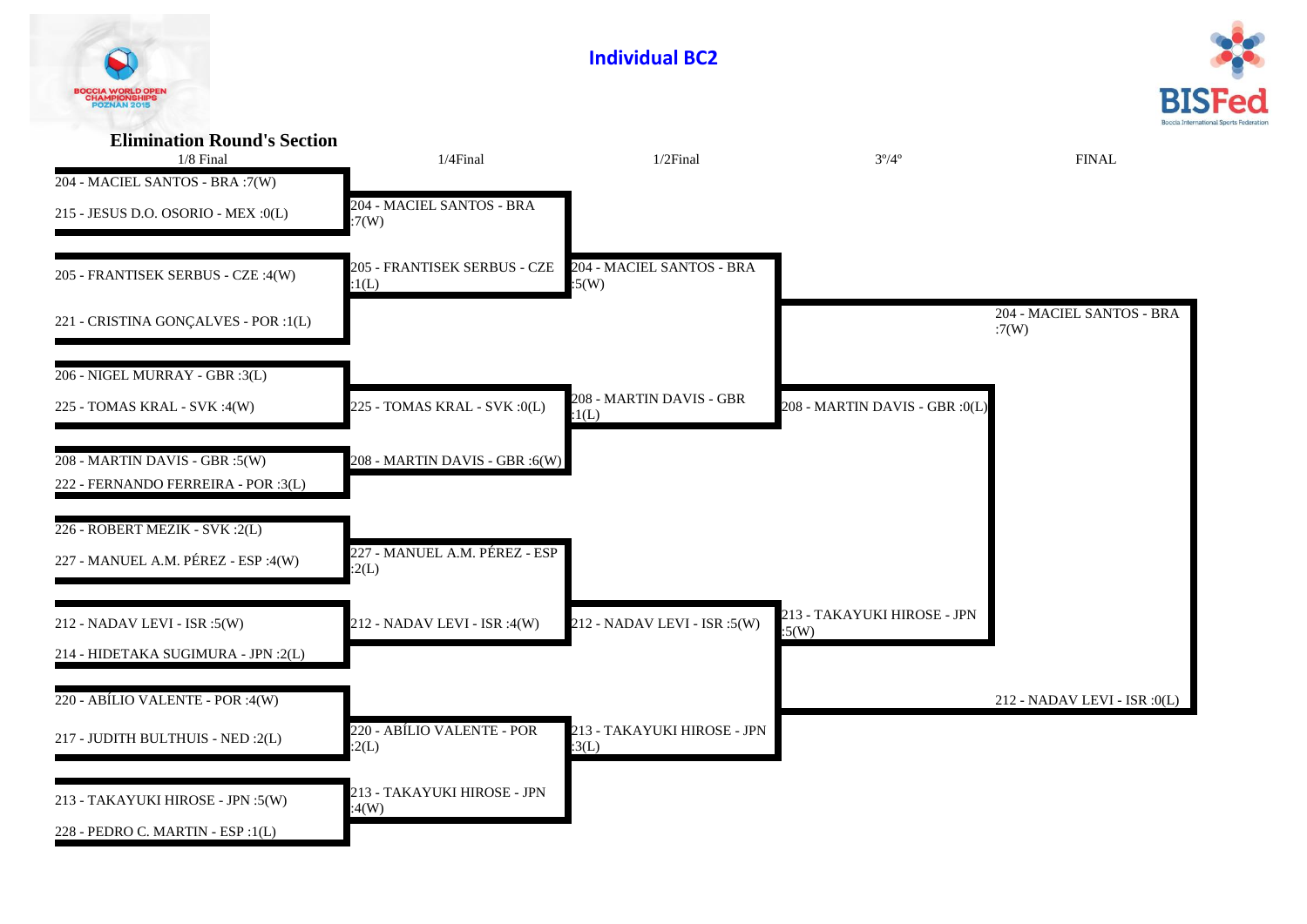



## **Final Ranking**

## **Final Score Section (Final)**

| <b>Position</b> | <b>Name</b>                 | Country    |
|-----------------|-----------------------------|------------|
| 1               | <b>MACIEL SANTOS</b>        | <b>BRA</b> |
| $\overline{2}$  | <b>NADAV LEVI</b>           | <b>ISR</b> |
| 3               | <b>TAKAYUKI HIROSE</b>      | <b>JPN</b> |
| $\overline{4}$  | <b>MARTIN DAVIS</b>         | <b>GBR</b> |
| 5               | <b>ABÍLIO VALENTE</b>       | <b>POR</b> |
| 6               | MANUEL A.M. PÉREZ           | <b>ESP</b> |
| 7               | <b>TOMAS KRAL</b>           | <b>SVK</b> |
| 8               | <b>FRANTISEK SERBUS</b>     | <b>CZE</b> |
| 9               | <b>NIGEL MURRAY</b>         | <b>GBR</b> |
| 10              | <b>FERNANDO FERREIRA</b>    | <b>POR</b> |
| 11              | <b>ROBERT MEZIK</b>         | <b>SVK</b> |
| 12              | <b>JUDITH BULTHUIS</b>      | <b>NED</b> |
| 13              | HIDETAKA SUGIMURA           | <b>JPN</b> |
| 14              | <b>CRISTINA GONÇALVES</b>   | <b>POR</b> |
| 15              | PEDRO C. MARTIN             | <b>ESP</b> |
| 16              | <b>JESUS D.O. OSORIO</b>    | <b>MEX</b> |
| 17              | <b>BERND MEINTS</b>         | <b>NED</b> |
| 18              | PADRAIC MORAN               | <b>IRL</b> |
| 19              | <b>NINA ARVESEN</b>         | <b>NOR</b> |
| 20              | <b>JOSHUA ROWE</b>          | <b>GBR</b> |
| 21              | <b>ALEXANDROS PAPADAKIS</b> | <b>GRE</b> |